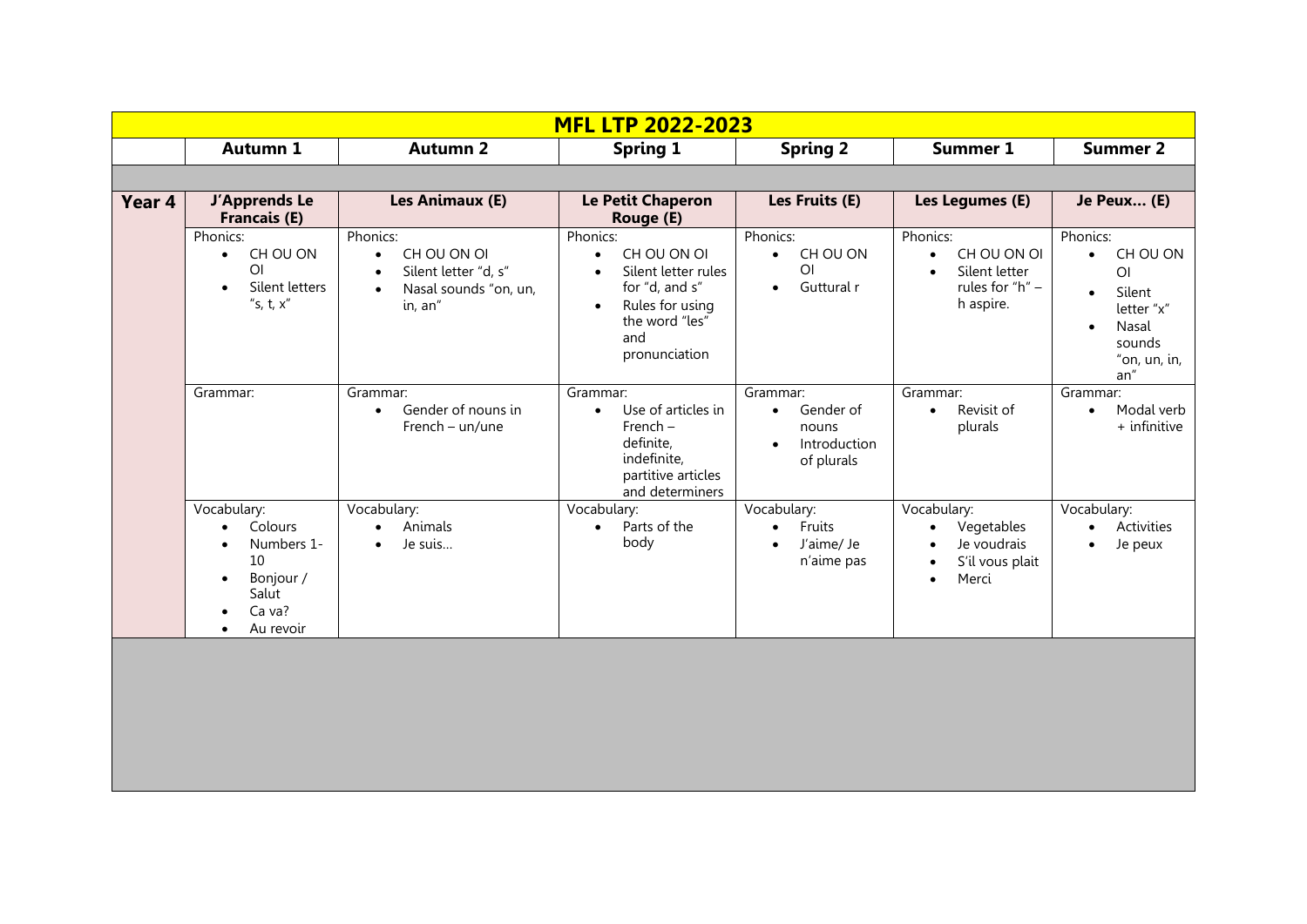| Year 5 | Je Me Presente (I)                                                                                                                                                                                                                                                                                           | As-Tu Un Animal? (I)                                                                                                                                                         | Les Saisons KS2 (I)                                                                                                                                               | La Famille (I)                                                                                                                       | Les Vetements (I)                                                                                                                                                                                            | Au Café (I)                                                                                                                                                                               |
|--------|--------------------------------------------------------------------------------------------------------------------------------------------------------------------------------------------------------------------------------------------------------------------------------------------------------------|------------------------------------------------------------------------------------------------------------------------------------------------------------------------------|-------------------------------------------------------------------------------------------------------------------------------------------------------------------|--------------------------------------------------------------------------------------------------------------------------------------|--------------------------------------------------------------------------------------------------------------------------------------------------------------------------------------------------------------|-------------------------------------------------------------------------------------------------------------------------------------------------------------------------------------------|
|        | Phonics:<br><b>I IN IQUE ILLE</b><br>$\bullet$<br>I sound<br>Silent letter "s"<br>Elision eg je<br>$\bullet$<br>m'appelle                                                                                                                                                                                    | Phonics:<br>É E È EAU EUX<br>$\bullet$<br>Silent letter "t"<br>Silent letter rules<br>$\bullet$<br>for " $h$ " – h aspire<br>Elision eg je n'ai<br>$\bullet$<br>pas d'oiseau | Phonics:<br>CH OU ON OI<br>$\bullet$<br>Silent letters<br>"t, $d$ "<br>Guttural r<br>$\bullet$                                                                    | Phonics:<br>I IN ILLE IQUE<br>$\bullet$<br>Silent letter<br>$\bullet$<br>$^{\prime\prime}$ s"<br>Elision<br>$\bullet$                | Phonics:<br>É E È EAU EUX<br>$\bullet$<br>Silent letter "s"<br>$\bullet$<br>-ent endings<br>$\bullet$<br>Guttural r<br>$\bullet$                                                                             | Phonics:<br><b>I IN IQUE</b><br>$\bullet$<br><b>ILLE</b><br>Silent letter<br>$^{\prime\prime}$ s <sup><math>\prime\prime</math></sup>                                                     |
|        | Grammar:<br>Adjectival<br>$\bullet$<br>agreement-<br>adding "e"<br>when female                                                                                                                                                                                                                               | Grammar:<br>Revisit 1 <sup>st</sup> person<br>$\bullet$<br>singular<br>Revise indefinite<br>articles/determiners<br>"un/une"<br>Negative structures                          | Grammar:<br>Nouns and<br>$\bullet$<br>article<br>determiners-<br>"le printemps"<br>$=$ the spring<br>and<br>difference to<br>English                              | Grammar:<br>Possessive<br>$\bullet$<br>adjectives-<br>mon/ma/mes<br>Third person<br>$\bullet$<br>possessive<br>pronouns -<br>il/elle | Grammar:<br>Verbs<br>$\bullet$<br>Possessive<br>$\bullet$<br>adjectives<br>Gender<br>$\bullet$<br>Definite/<br>indefinite/<br>partitive<br>articles<br>Adjectival<br>$\bullet$<br>agreement<br>using colours | Grammar:<br><b>Nouns</b><br>$\bullet$<br>Gender<br>$\bullet$<br>Definite/<br>$\bullet$<br>indefinite<br>articles<br>Plurals<br>$\bullet$                                                  |
|        | Vocabulary:<br>Revision of<br>$\bullet$<br>numbers 1-10<br>Revision of<br>$\bullet$<br>basic greetings<br>Nationality<br>$\bullet$<br>Comment tu<br>t'appelles? Je<br>m'appelle<br>Je suis<br>$\bullet$<br>Quel age as tu?<br>J'aians<br>Ou habites tu?<br>$\bullet$<br>J'habite<br>Je viens de<br>$\bullet$ | Vocabulary:<br>Revision of<br>$\bullet$<br>personal details<br>Common pets<br>$\bullet$<br>As-tu un animl?<br>Qui s'appelle<br>Et.<br>$\bullet$<br>Mais<br>$\bullet$         | Vocabulary:<br>Four seasons<br>$\bullet$<br>Et<br>$\bullet$<br>Car<br>$\bullet$<br>Quelle est ta<br>$\bullet$<br>saison<br>preferee? Ma<br>saison<br>preferee est | Vocabulary:<br>Family<br>$\bullet$<br>members<br>Numbers 1-<br>$\bullet$<br>70                                                       | Vocabulary:<br>Revision of<br>$\bullet$<br>colours<br>Weather<br>$\bullet$<br>Clothes<br>$\bullet$<br>Days of the<br>$\bullet$<br>week<br>Je porte<br>$\bullet$                                              | Vocabulary:<br>Revision of<br>$\bullet$<br>hello.<br>goodbye,<br>please and<br>thank you<br>Food, drink<br>$\bullet$<br>and snacks<br>nouns<br>Vous<br>$\bullet$<br>desirez? Je<br>prends |
|        |                                                                                                                                                                                                                                                                                                              |                                                                                                                                                                              |                                                                                                                                                                   |                                                                                                                                      |                                                                                                                                                                                                              |                                                                                                                                                                                           |